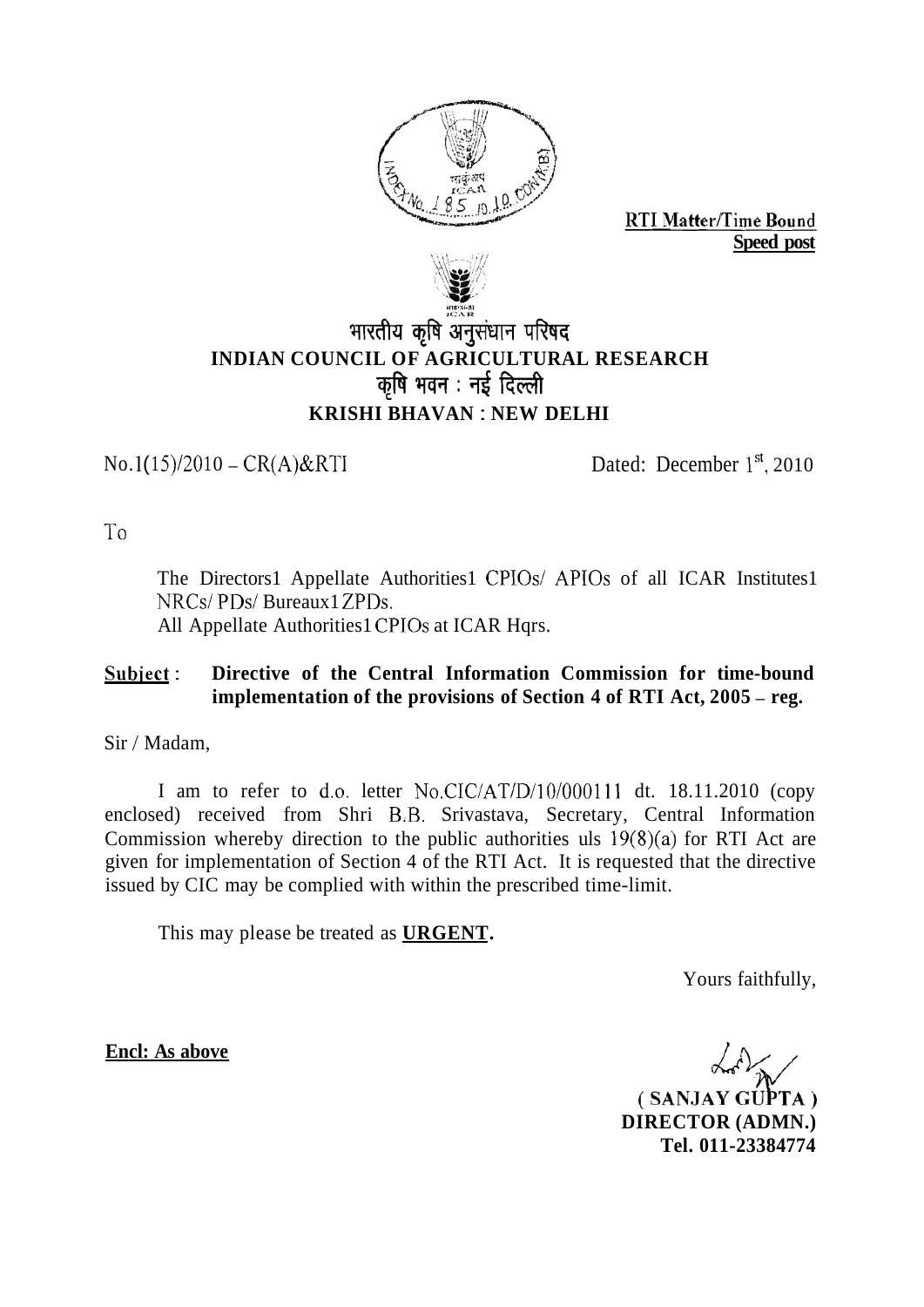1 "- / **Secretary**  B. B. Srivastava<br>
/ Secretary<br>
/ Secretary<br>
(Tag (sat) data (site, and state)<br>
(DAES) & Reg (ICAR), Office<br>
Secy. (DAES) & Reg (ICAR), Office<br>
Secy. (DAES) & Reg (ICAR), Office<br>
Telephone : 26167932 Fax : 26106287 I:  $\frac{12}{12}$  **Rente** *I* Dated *- 12* 11 2010<br>
E-mail; secy-cic@nic.in **E-mail**; secy-cic@nic.in 2. **H**<sub>2</sub><br>Div (H<sub>QTC</sub><br>2. *Div*<br>2. Div 1 **D.O.No.CIC/AT/D/io/oooiii** Dated : 18.11.2010  $\sum_{i=1}^n$  $\frac{\partial}{\partial i}$   $\frac{\partial}{\partial i}$ )<br>02CM<br>**1**g ... 21  $\theta$   $\tan \theta$   $\sim$ ,

!

---- \_. -

## **B. B. Srivastava Central Information Commission**

**Example 26167932, Fax : 26106287**<br> $\frac{3}{2}$ :  $\frac{3}{2}$ :  $\frac{3}{2}$ :  $\frac{3}{2}$ :  $\frac{1}{2}$ 

एवं आर.टी.आर्ट  $\mathbb{R}^{\infty}$  :  $\theta$ Co $\sim$   $\mathcal{L}'$   $\sim$   $\theta$   $\sim$   $\frac{1}{2}$   $\frac{1}{2}$  Subject : Implementation of Section of the RTI Act 2005

Reference Commission's directive dated 15.11.2010 under Section 19(8)(a) to the public authorities for time-bound implementation of Section 4 obligations under the RTI Act.

2. I invite your kind attention to the directive of the Commission for time-bound implementation of the provisions of Section 4 of the RTI Act, issued under the powers vested in it under Section 19(8)(a) of the RTI Act. Section 19(8)(a) of the Act states the following:-

"Ig(8) In its decision, the Central Information Commission or State Information Commission, as the case may be, has the power  $to-$ 

(a) require the public authority to take any such steps as mau be necessary to secure compliance with the provisions of this Act, including-

- (i) by providing access to information,  $\boldsymbol{f}$  so requested, in a particular form;
- (ii) by appointing a Central Public Information Officer or State Public Information Officer, as the case may be;
- (iii) by publishing certain information or categories of information;
- (iv) by making necessary changes to its practices in relation to the maintenance, management and destruction of records;
- (u) by enhancing the provision of training on the right to information for its officials;
- (vi) by providing it with an annual report in compliance with clause (b)  $\sigma$  sub-section  $(1)$   $\sigma$  section 4;"

**3.** The directive emphasizes that compliance with the Section 4 obligations by public authorities is at the heart of the RTI Act. It enjoined public authorities to accept transparency commitments by undertaking time-bound suo-motu disclosures.

4. Underlining that, transparency commitments and suo-motu disclosures would remain nothing more than vague promises, unless these are matched by tangible action through proper record-management-practices, and time-bound disclosure of



 $k^{1/2}$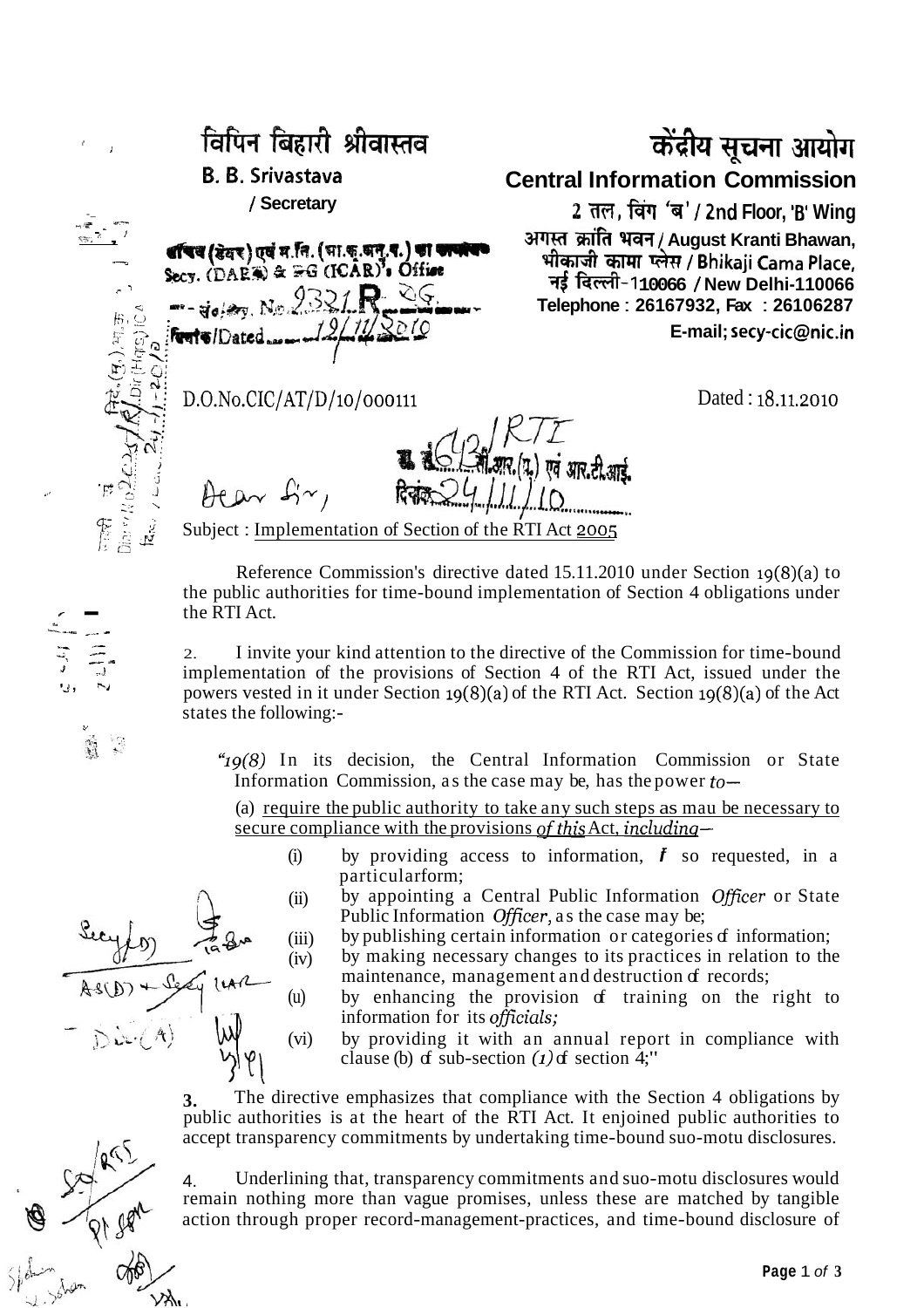several items of identifiable information under supervision and guidance of a senior officer of the public authority, this directive gives the following instructions:-

- (i) Public authorities to carry out time-bound action to complete parts of their Section 4 obligation within 120 days.
- (ii) The balance obligations, which involve sifting of records and making a conscious determination about what information can be brought into the public domain suo-motu, is to be completed within six months. This is part of the record-management aspect of Section 4 of the Act.
- (iii) It commends designation by the public authority of a sufficiently senior officer as Transparency Officer, to oversee the implementation of the Section 4 obligations. These officers are also required to be the interface with the Central Information Commission on the one hand and the public on the other, about transparency aspects of the functioning of the public authority.

5. As per the provisions of the RTI Act, a large part of the Section 4 commitment by the public authorities was to be completed within 120 days of the Act coming into force, i.e. 15th June, 2005. Certain public authorities have made some serious effort in this direction, but the overall action in implementing this provision has been slow and halting. This has necessitated the present directive.

6. It is important to note that Section 4 obligates the public authorities to use the latest technologies to discharge their transparency commitments under that Section, subject to availability of resources.

7. Commission feels that it has now become necessary that the top echelons of the public authorities are sensitized about seriously addressing the several aspects of discharging their Section 4 commitments, including progressive digitization of data and use of other available technologies, to not only make transparency the hallmark of their functioning, but also to create the right conditions for the public to access the information through painless and efficient processes that shall be put in place.

8. The ultimate aim of the RTI Act is that public should have access to most information held by public authorities without the use of the RTI laws. Section 4 of the RTI Act is an initial, but necessary, prelude to achievement of that objective. Hence the importance of this Section.

9. *I have been directed by the Commission to communicate to you its above mentioned directive for implementation by your Ministry* / *Department as well as all public authorities within your jurisdiction. It is requested that you may kindly issue appropriate directives to all top officers under your control as well as to the top officials of the public authorities controlled by the Ministry* / *Department to give immediate effect to the Commission's directive dated 15.11.2010.* 

lo. It is further requested that the relevant details of the officer designated as Transparency Officer by your Ministry / Department may be intimated to the Commission in about two-weeks' time. It is also requested that the public authorities within your jurisdiction may also be similarly instructed.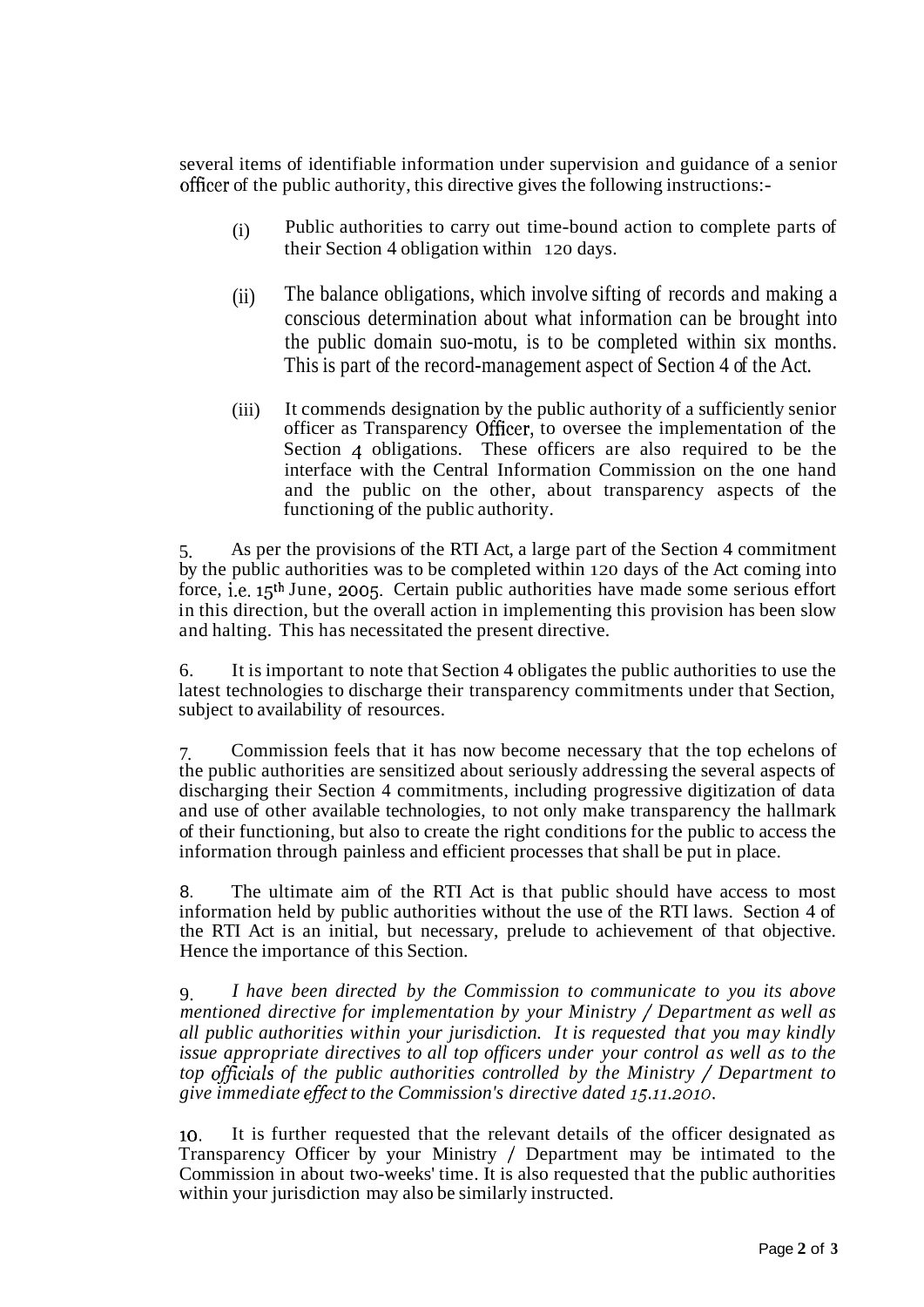11. A portal is being set-up for uploading all the Section-4-compliance-related information. The idea is that an average citizen should be able to see for himself as to how public authorities have progressed in complying with the transparency obligations cast on them by Section 4 of the RTI Act. The details about the portal being developed shall be sent to you separately.

**12.** For the purpose of uploading information, a format has been devised, which is enclosed. It is requested that your Ministry/Department as well as all public authorities under your jurisdiction may be instructed that the information relating to Section 4-compliance should be put-up on the portal in the format prescribed and annexed.

13. It is requested that, given the importance of this initiative for promoting not only transparency, but overall good governance, this matter may kindly receive your personal attention and necessary instructions be issued to all concerned about implementing the Commission's directive within the prescribed time-schedules.

14. Any clarification with regard to the Commission's directive and its implementation may be obtained from Shri Aakash Deep Chakravarti, Joint Secretary (Legal) (Tel. No. (011) 26105021 and e-mail aakash.dc@nic.in) or Shri Pankaj Kumar Pandey Shreyaskar (Tel. No. (011) 26717354 and e-mail: pkp.shreyaskar@nic.in).

15. I shall be grateful, if this communication is acknowledged.

#### **Enclosures:-**

1. Commission's directive dated 15.11.2010 2. Format for uploading Section 4 information

with referred

B Sincerely,<br>B SRIVASTAVA)<br>(B.B. SRIVASTAVA)

Dr. S. Ayyappan Scientist Department of Agriculture, Research & Education. Ministry of Agriculture Krishi Bhavan, Dr. Rajendra Prasad Road New Delhi - 110 001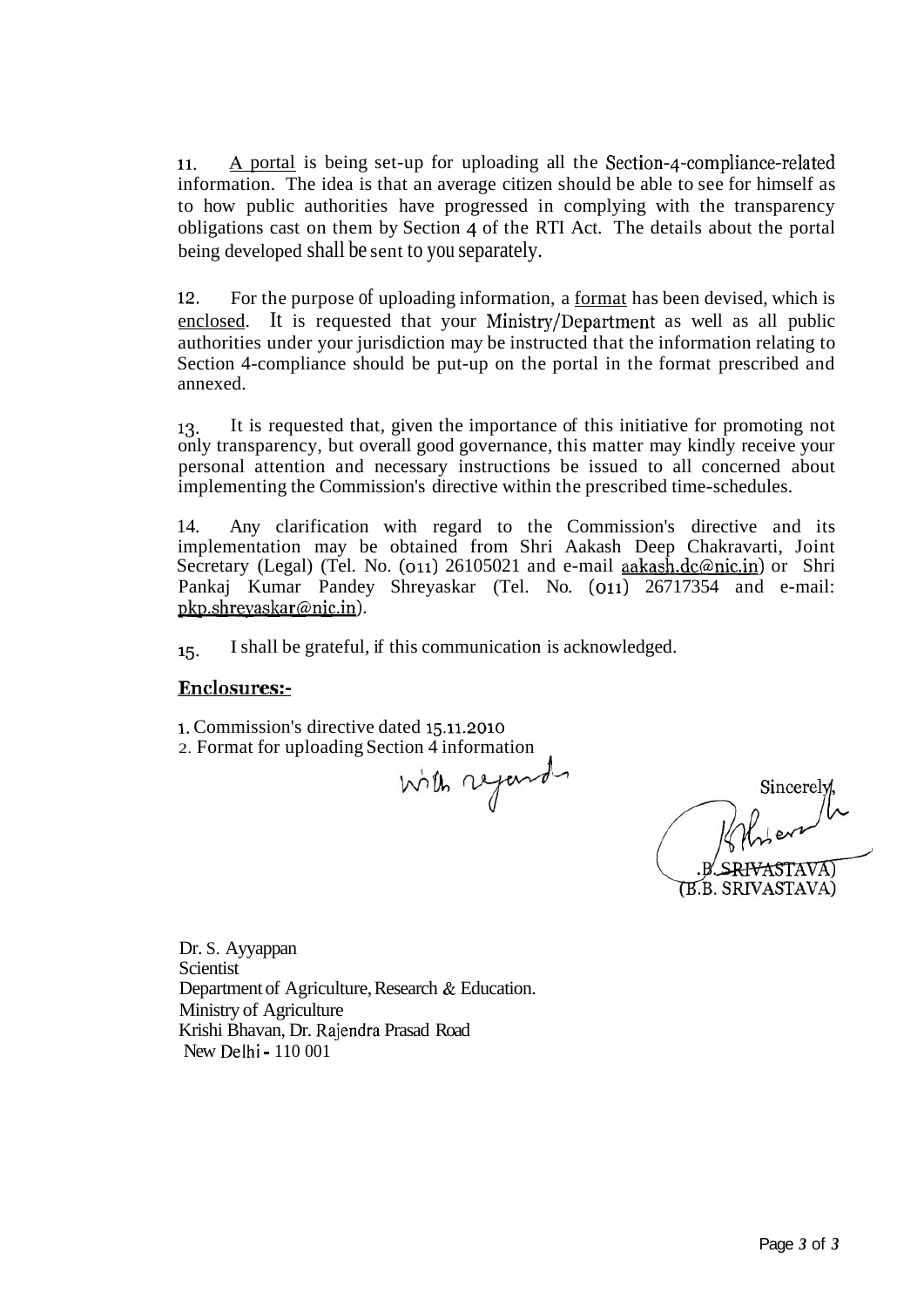# **CENTRAL INFORMATION COMMISSION New Delhi**

**CIC/AT/D/10/000 1 1 1 Dated 15.1 1.2010** 

# **Implementation of Section 4 of the RTI Act Direction to Public Authorities u/s 19(8)(a) of RTI Act**

Commission has been noting in its decisions that although the RTI Act has now been in place for five years, a key element of the law  $$ voluntary disclosure by public authorities, enshrined in Section 4 of the Act – has not been fully implemented in letter and spirit. There are, no-doubt, departments and public authorities, which are more transparent and open than the others, but most do not conform to the matrix of disclosure set-out in Section 4.

2. Transparency has not become such a good idea because of the presence of the RTI Act, but it is good because transparency promotes good governance. Of the records, documents and files held by public authorities, a very large part can be made available for inspection, or be disclosed on request to the citizens, without any detriment to the interest of the public authority. This has not been done, or has still not been systematically addressed, Largely because of an intuitive acceptance of secrecy as the general norm of the functioning of public authorities. This mental barrier needs to be crossed, not so much through talks and proclamation of adherence to openness in governance, but through tangible action – small things, which cumulatively promote an atmosphere of openness.

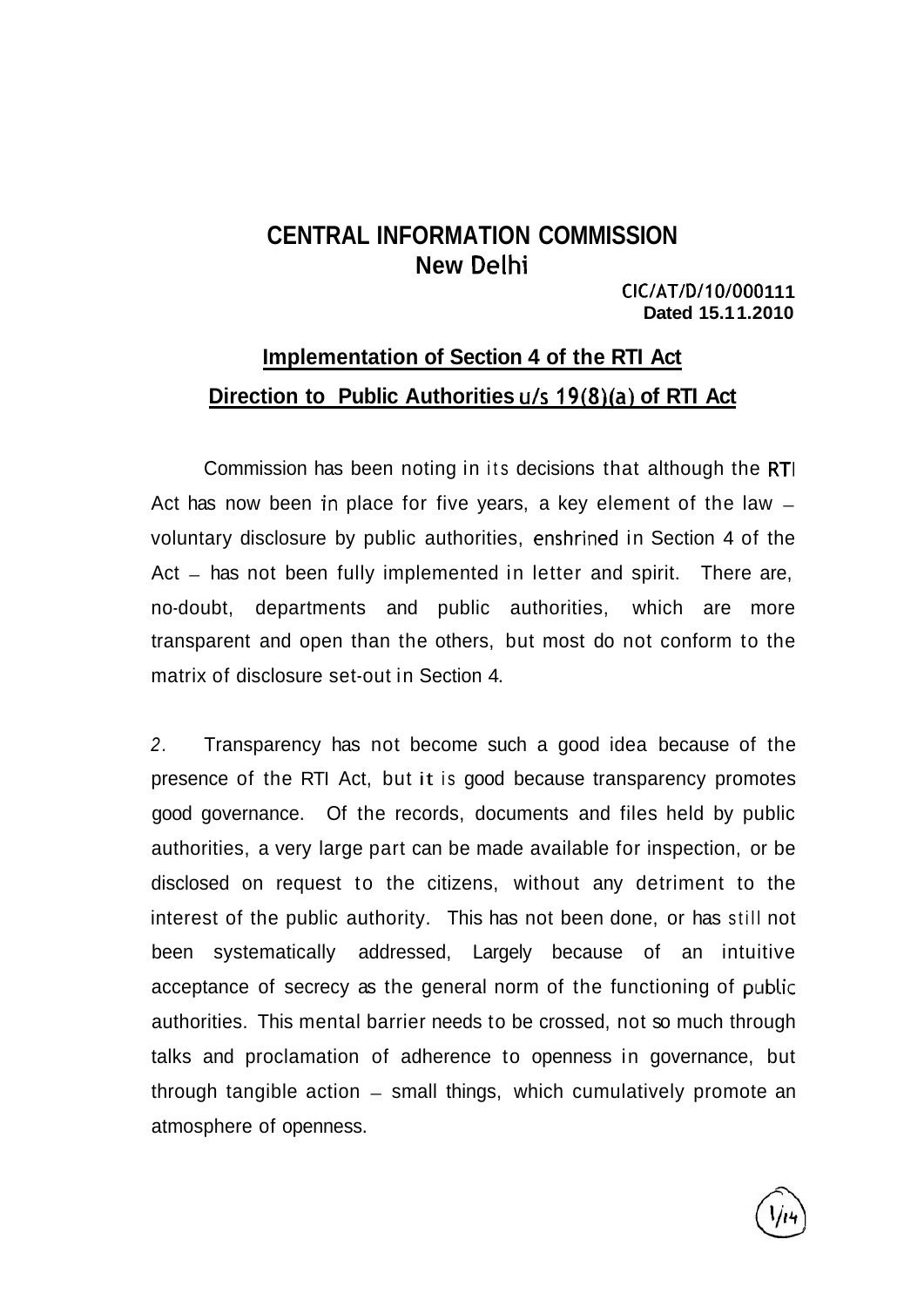**3.** Section 4 of the RTI Act randomly lists out some of these steps / actions.

**4.** The following aspects need to be noted:-

/!

- (i) Secrecy in the functioning of the public authority should be the exception and not the norm, since as stated in the Preamble to the RTI Act, transparency of information is vital to a functioning democracy.
- (ii) Oftentimes public authorities are unable to decide on what records and documents to be made public, or what parts of its action to be made open, mostly because of poor recordmanagement-practices, which make it difficult to take focused decisions about what records to be made routinely available to the public.

Therefore, the first step towards promotion of transparency in the functioning of the public authority should be an improvement in the record-management practices. Section 4 lists-out the ingredients of record management in some detail.

(iii) When the record management practices are fully established in the public authority, the next step is to categorize the documents in terms of what can be disclosed volyntarily and what cannot be voluntarily disclosed.



 $\mathbf{r}$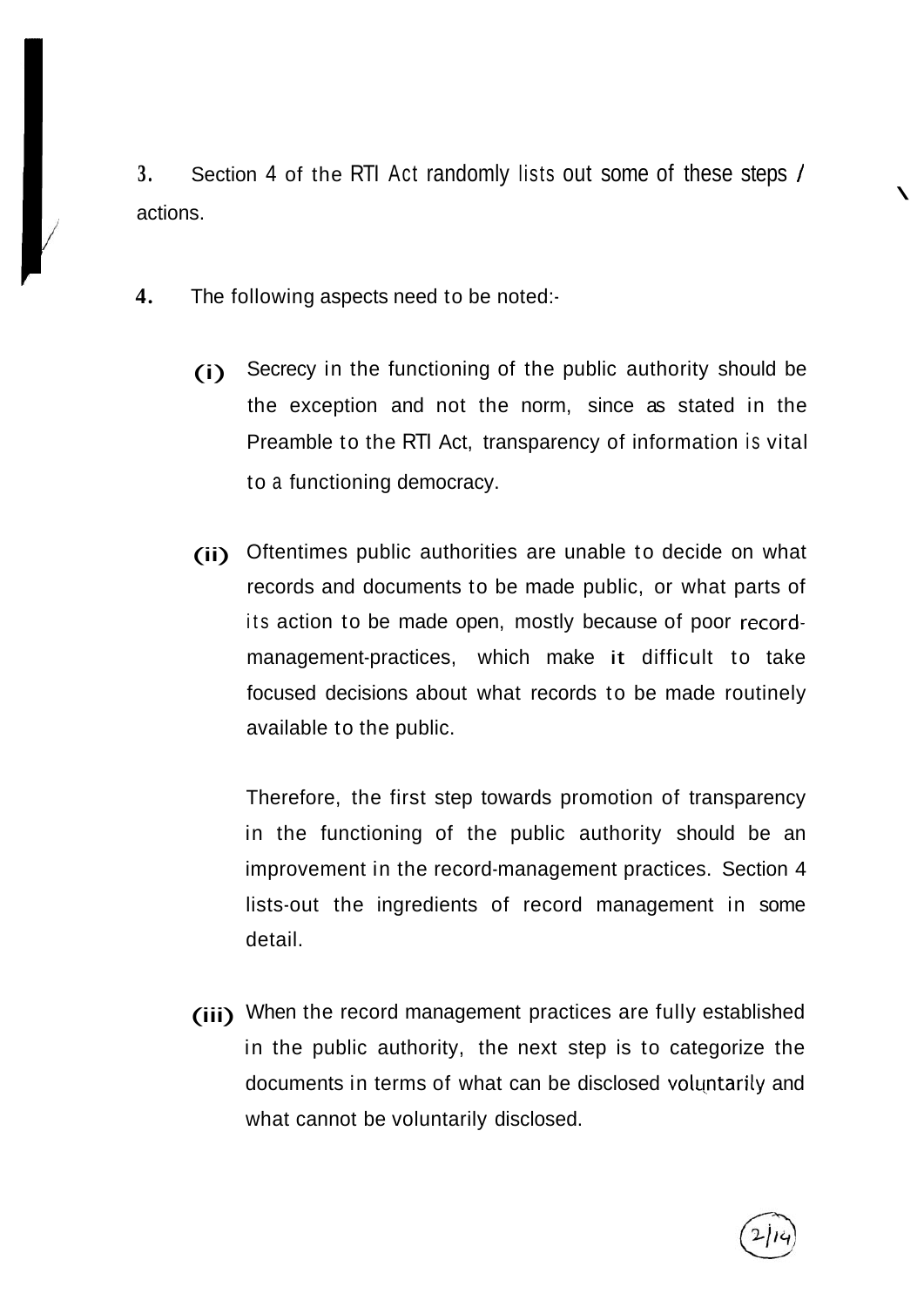The second category could be some sort of a negative  $List$ a list of documents which a public authority is not in a position to bring into the open-category straightaway, but would examine its disclosure under RTI Act.

(iv) The record-management practice, as much as possible, should be technologically driven. Technology should be used for efficient and wide dissemination of information subject to availability of resources and know-how.

This is an additional requirement to the proper recordmanagement practice commended by Section **4.** 

- (v) While Section **4** enjoins public authorities to perform certain tasks for voluntary disclosure of information within 120 days of the commencement of the Act, i.e. on  $12<sup>th</sup>$  October, 2005, it allows them "reasonable time" for putting in place a good record management practice supported by technology.
- (vi) Section **4** also enjoins Public Authorities to update the proactive disclosures every year.

5. The time has come now when the public authorities must start a sustained drive to inform their governance practices with transparency and to take the series of small steps required to put in place a system which promotes it. Section 4 provides only a window to possible actions and, much more will need to be done in order to achieve the type of goals which are envisaged.

6. Therefore, by powers vested in the Commission by Section  $19(8)(a)$ of the R-TI Act, we direct that the obligations set out in Section **4** of the

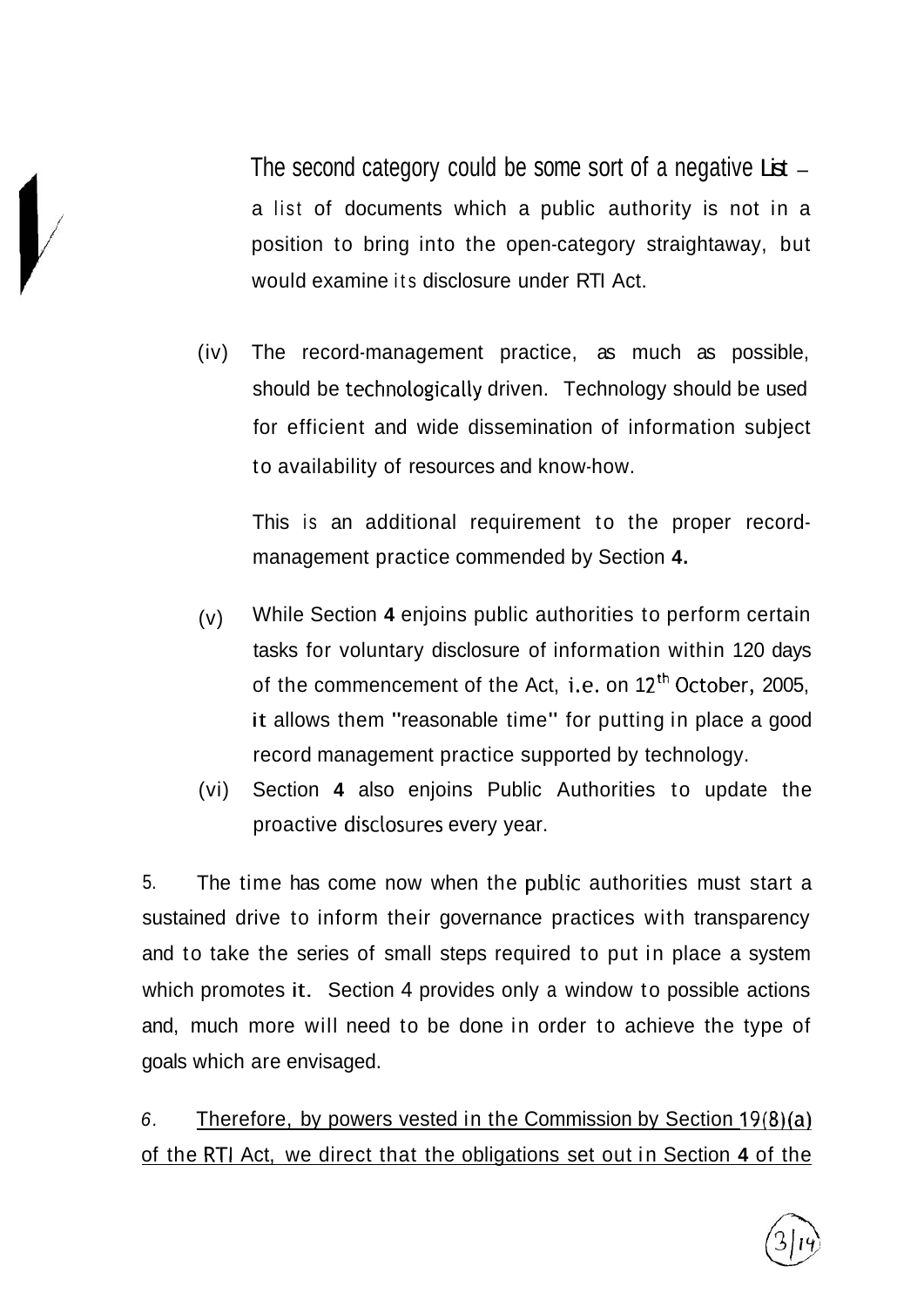Act be discharged by the public authorities as per the time-limits set out aqainst each activity.

## **1. Record Management Obligation:**

Section  $4(1)$  states that every public authority shall  $-$ 

a) maintain all its records duly catalogued and indexed in a manner and the form which facilitates the right to information under this Act and ensure that all records that are appropriate to be computerised are, within a reasonable time and subject to availability of resources, computerised and connected through a network all over the country on different systems so that access to such records is facilitated;

This translates into the following action points:-

- 1. Catalogue records and index them for easy dissemination and disclosure.
- 2. Computerize records in a phased manner subject to availability of resources.

Similar obligation is also cast on public authority by Section  $4(1)(b)(vi)$  and Section  $4(1)(b)(xiv)$ , which enjoin publishing within one hundred and twenty days from the enactment of this  $Act, -$ 

(vi) a statement of the categories of documents that are held by it or under its control;

(xiv) details in respect of the information, available to or held by it, reduced in an electronic form; "

It is directed that all public authorities implement the above obligations within 6 months (except for no.2 above).

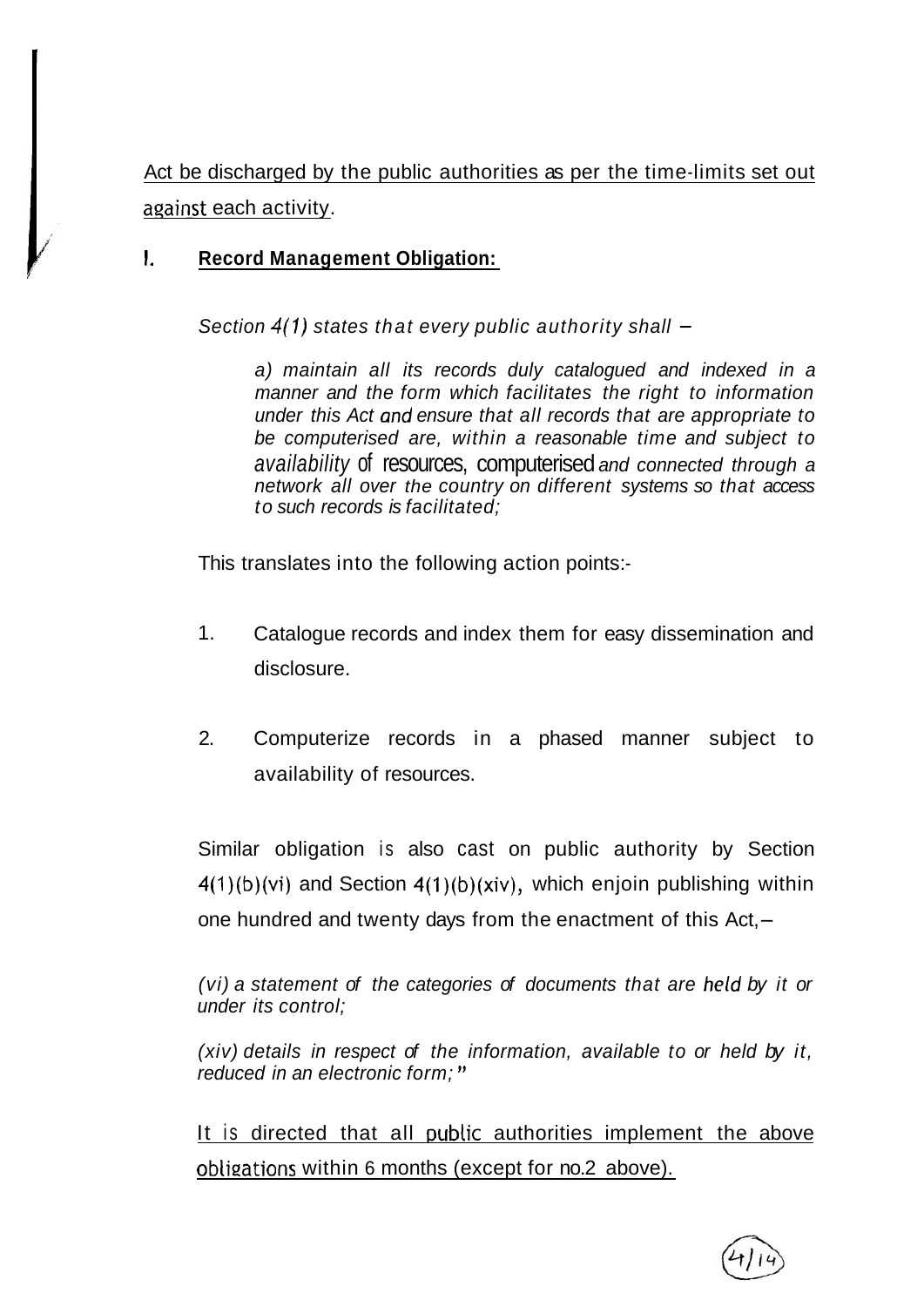## **II. Personnel related details and functions of public authorities:**

The relevant portions of Section 4 calls upon public authorities to carry out the following:-

"b) publish within one hundred and twenty days from the enactment of this  $Act. -$ 

 $(i)$  the particulars of its organisation, functions and duties;

(ii) the powers and duties of its officers and employees;

(iii) the procedure followed in the decision making process, including channels of supervision and accountability;

(iv) the norms set by it for the discharge of its functions;

(v) the rules, regulations, instructions, manuals and records, held by it or under its control or used by its employees for discharging its functions;

(vii) the particulars of any arrangement that exists for consultation with, or representation by, the members of the public in relation to the formulation of its policy or implementation thereof;

(viii) a statement of the boards, councils, committees and other bodies consisting of two or more persons constituted as its part or for the purpose of its advice, and as to whether meetings of those boards, councils, committees and other bodies are open to the public, or the minutes of such meetings are accessible for public;

(ix) a directory of its officers and employees;

(x) the monthly remuneration received by each of its officers and employees, including the system of compensation as provided in its regulations;

(xi) the budget allocated to each of its agency, indicating the particulars of all plans, proposed expenditures and reports on disbursements made;

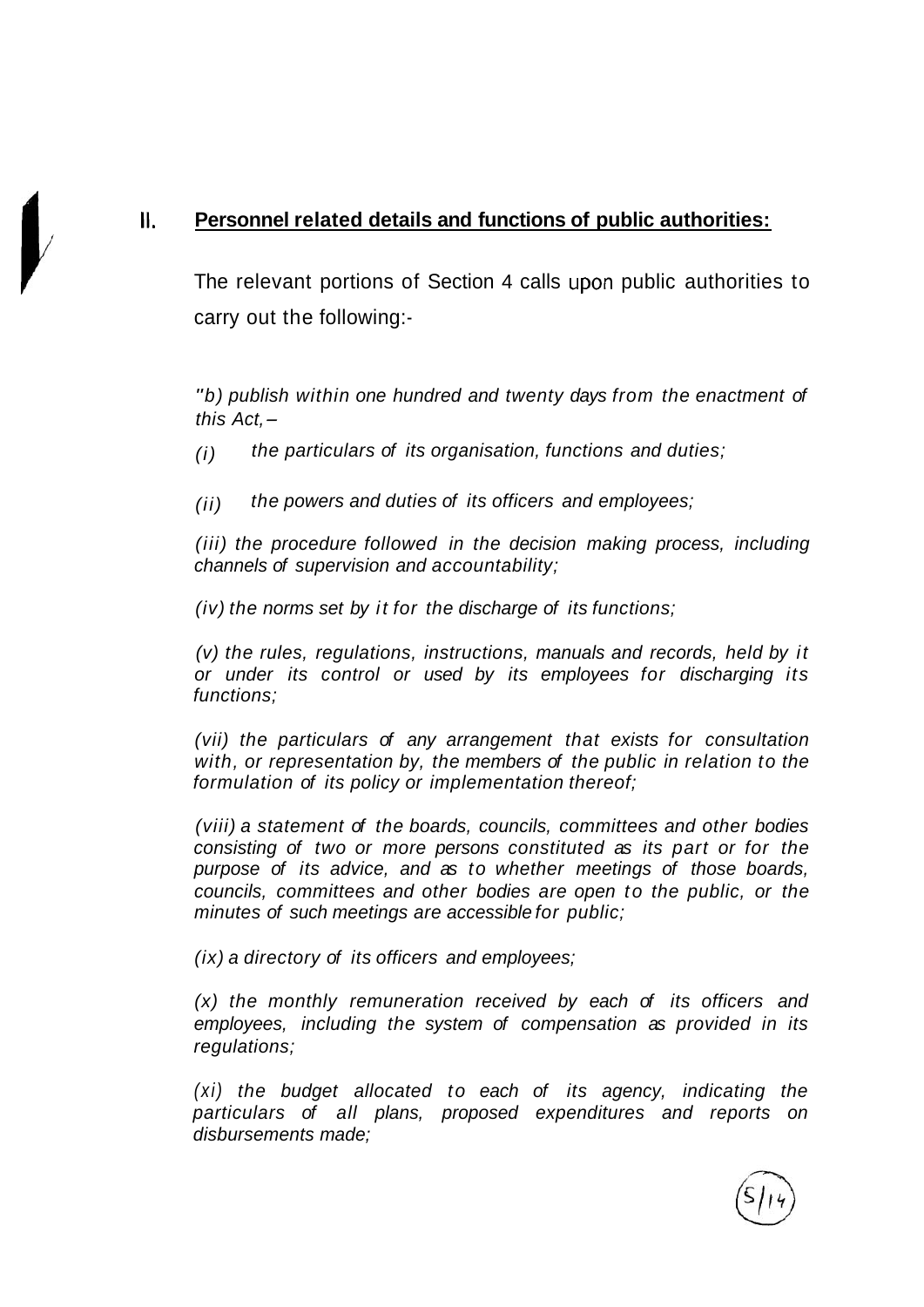

(xii) the manner of execution of subsidy programmes, including the amounts allocated and the details of beneficiaries of such programmes;

(xiii) particulars of recipients of concessions, permits or authorisations granted by it;

(xv) the particulars of facilities available to citizens for obtaining information, including the working hours of a library or reading room, if maintained for public use;

(xvi) the names, designations and other particulars of the Public lnformation Officers;

(xvii) such other information as may be prescribed; and thereafter update these publications every year;"

7. Public authorities were to have implemented these obligations within 120 days of the coming into force of the RTI Act on 15<sup>th</sup> June, 2005. In our experience, the action in this regard has been rather tardy. It is time that these directives of the law are fully implemented in a systematic manner through time-bound action. Commission, therefore, directs that these actions as ordained above shall be completed by all public authorities within a period of 120 davs from the date of this order.

- 8. Commission further directs that,
	- (i) The information in compliance with Section 4 obligation by public authorities shall be uploaded on a portal to be set up exclusively for this purpose by the CIC.
	- (ii) Within 30 days of this order, each public authority shall designate one of their senior officers as "TRANSPARENCY OFFICER" (with all necessary supporting personnel), whose task it will be

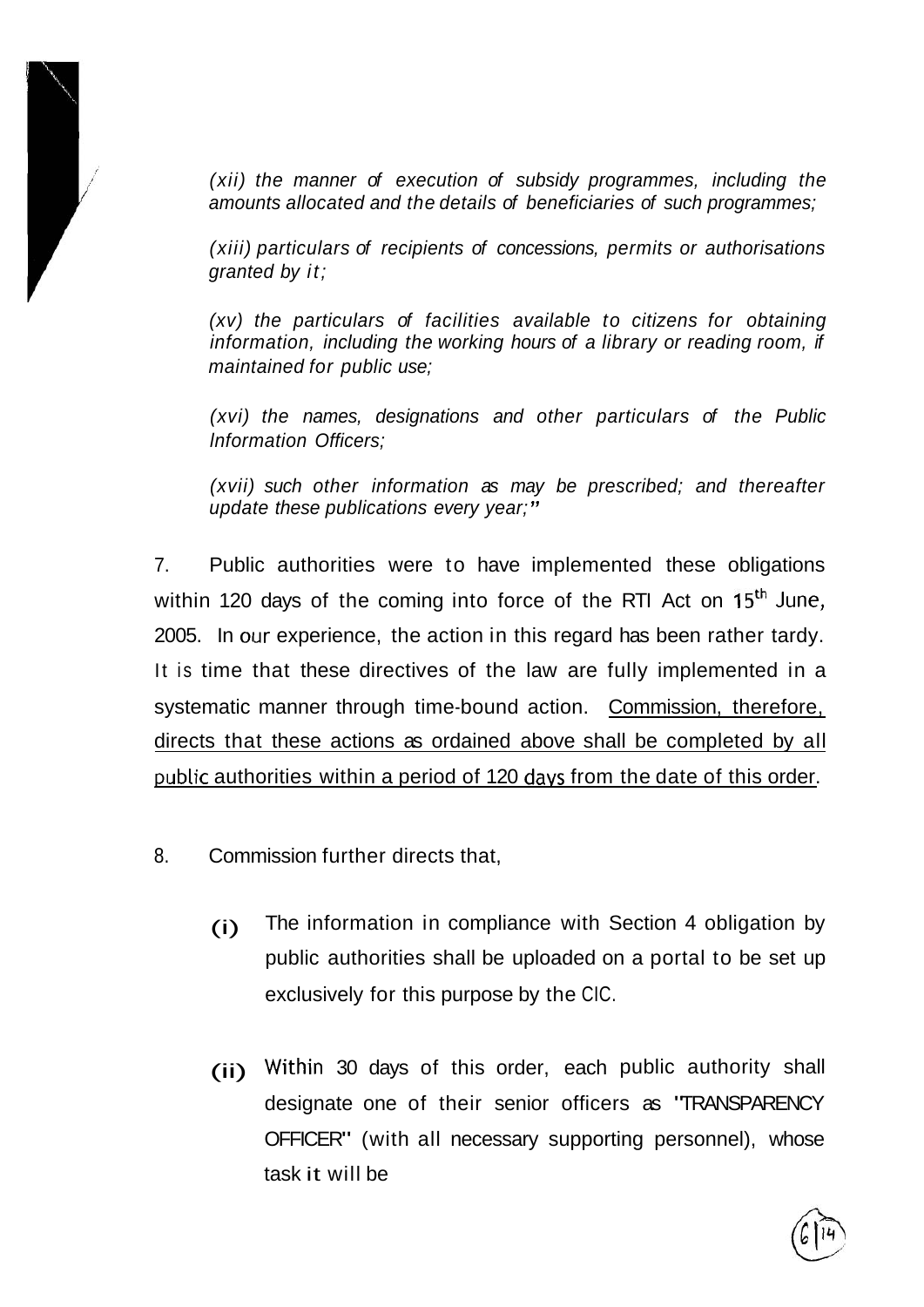

- (a) to oversee the implementation of the Section 4 obligation by public authorities, and to apprise the top management of its progress.
- (b) to be the interface for the CIC regarding the progress of (a).
- (c) help promote congenial conditions for positive and timely response to RTI-requests by CPlOs, deemed-CPlOs.
- (d) to be a contact point for the public in all RTI-related matters.
- (iii) Names of the Transparency Officers shall be communicated to the Cornmission by public authorities.

9. Commission wishes to emphasise, that as laid-down in Section 4(2) of the RTI Act, it should be the constant endeavour of every public authority to take steps in accordance with the requirements of clause (b) of sub-section (1) to provide as much information suo-motu to the public at regular intervals through various means of communications, including internet, so that the public have minimum resort to the use of this Act to obtain information.

10. Unless the key requirements of Section 4 are fully met by the public authorities 'suo-motu', the objectives of this Act as enshrined in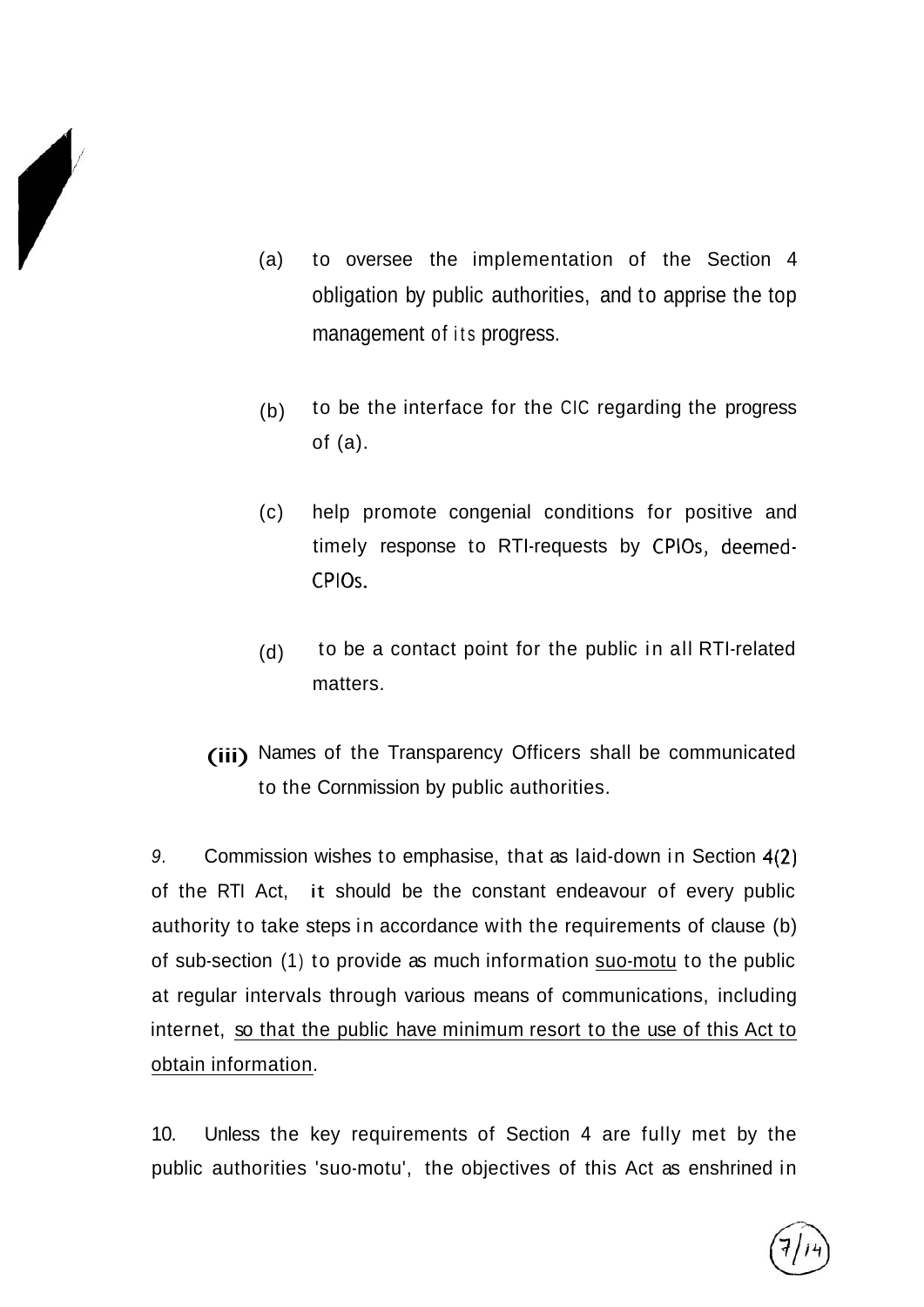its Preamble and Section 4 itsetf cannot be realized. Hence this directive.

11. Each Ministry or Department shall forward the directives to Public Authorities under their jurisdiction exercisable under Section 25(2) of RTI Act, 2005.

 $\frac{1}{2}$ <br>( A. N. Tiwari  $\frac{1}{2}$ 

Chief Information Commissioner

(Satyahanda Mishra)

*I* 

**J** 

(M.L Central lnformation Commissioner Central lnformation Commissioner Central lnformation Commissioner

andli

(Annapurna Dixit)

(Shailesh Gandhi)

 $\cdot$  and (Sushma Singh)

Jeepal Landler

pak Sandhu) Central Information Commissioner Central Information Commissioner Central Information commissioner

Authenticated By : -

(Aakash Deep Chakravarti)

Joint Secretary(Law) & Additional Registrar

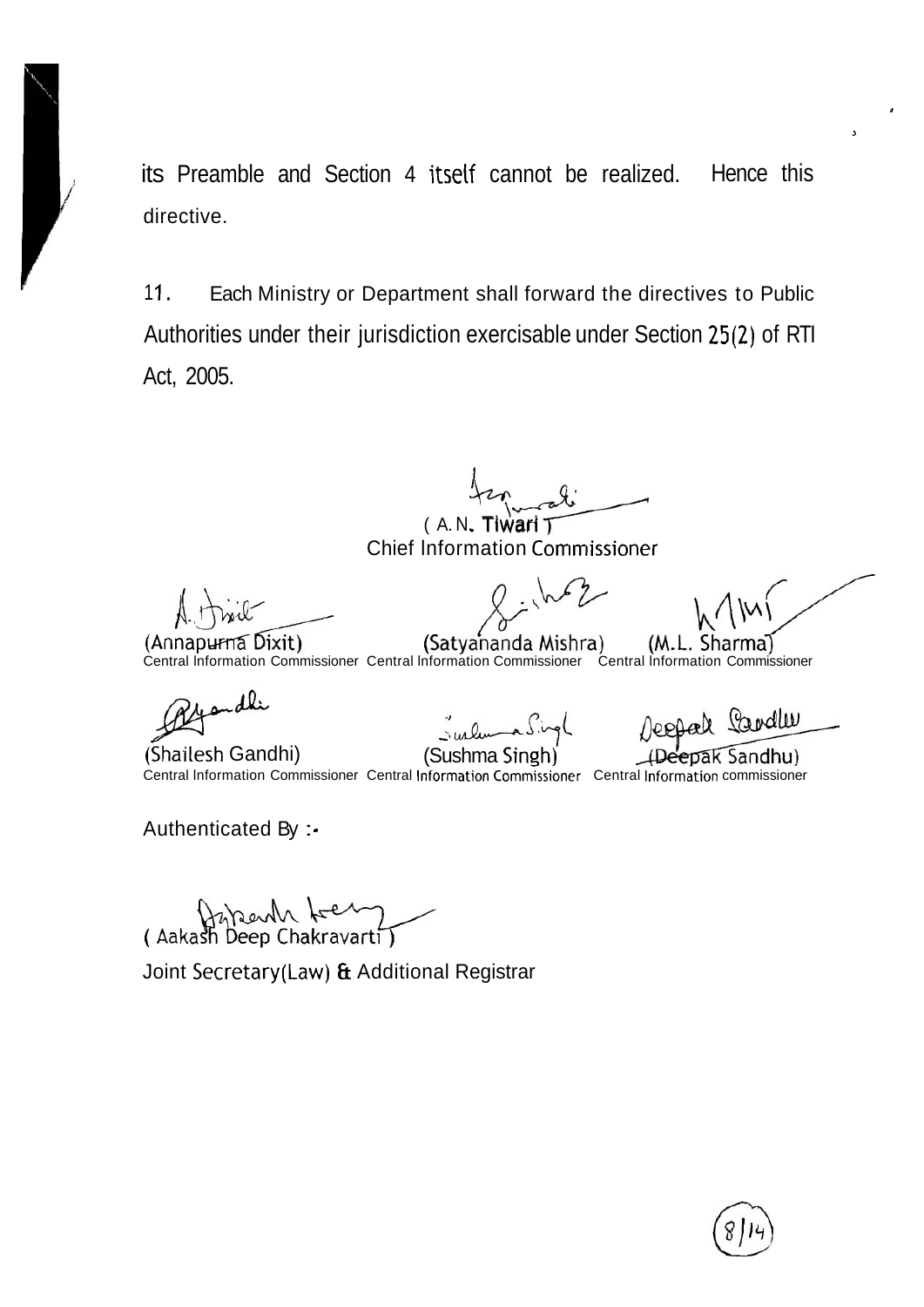Agenda 5: Suggested format for compliance of direction issued by the Commission UIs 19 **(8)** (a)

I. Objective/purpose of the public authority Text

Mission/Vision Statement of the public authority.

Brief history of the public authority

Duties of the public authority.

Main activities/functions of the public authority.

List of services being provided by the public authority with a brief write-up on them.

Orzanizational Structure Diagram at various levels namely State, directorate, region district, block etc

Expectation of the public authority from the public for enhancing its effectiveness and efficiency.

Arrangements and methods made for seeking public participation1 contribution.

Mechanism available for monitoring the service delivery and public grievance resolution.

- II. Please provide details of the powers and duties of officers and employees of the organization.
- Ill. Please provide list of rules, regulations, instructions, manual and records, held by public authority or under its control or used by its employees for discharging functions as per the following format. This format has to be filled for each type of document.

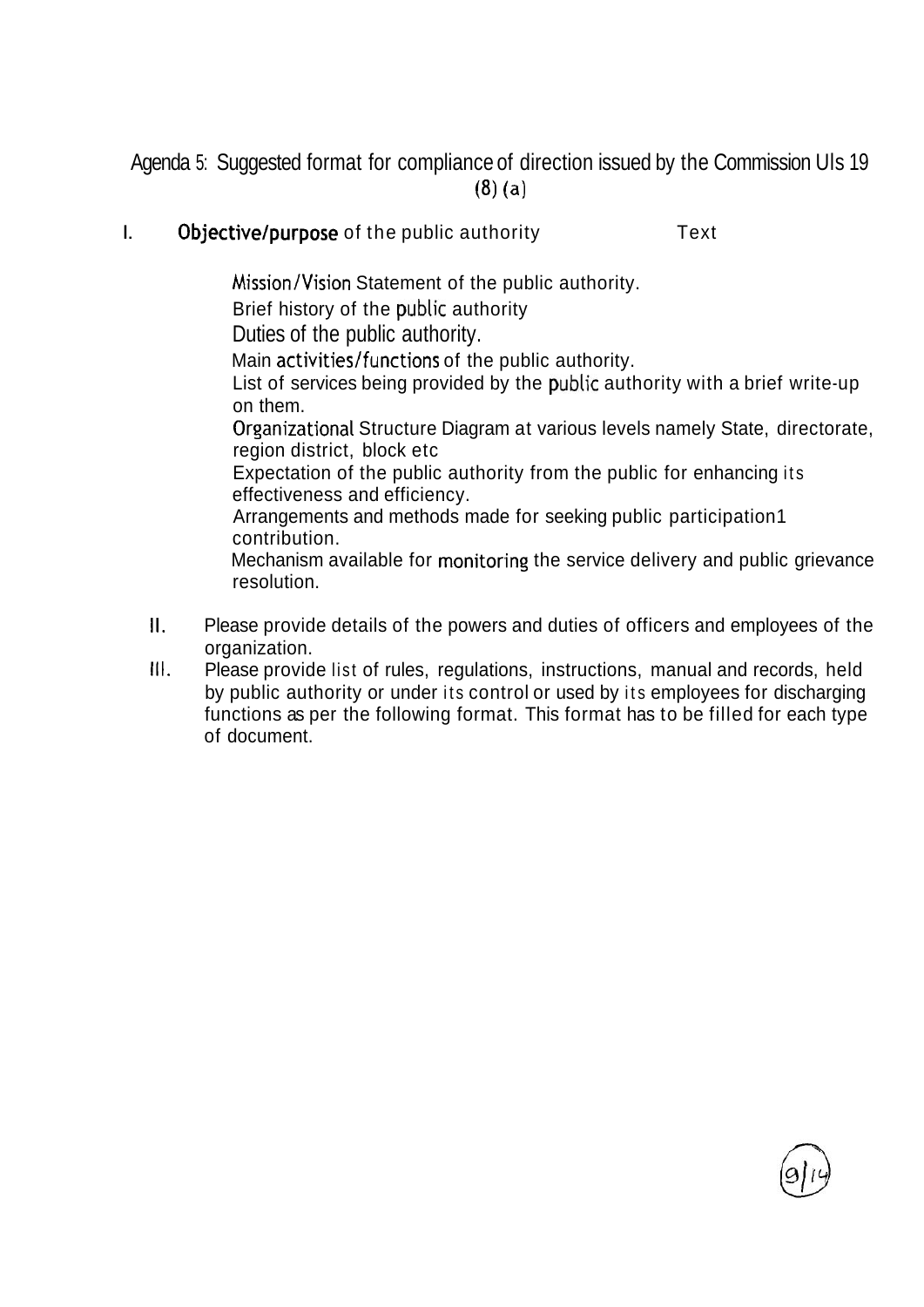| Name/Title of document                                                                                                    | FR                                                                          |
|---------------------------------------------------------------------------------------------------------------------------|-----------------------------------------------------------------------------|
| Type of document                                                                                                          | Rules                                                                       |
| Choose one of the types given below (Rules,                                                                               |                                                                             |
| Regulations. Instructions, manual, Records.<br>others)                                                                    |                                                                             |
|                                                                                                                           |                                                                             |
| Brief Write-up on the document                                                                                            | Govt. Instructions issued from time to time<br>regarding Fundamental Rules. |
| From where one can get a copy of rules.<br>regulations, instructions, manual and records.                                 | <b>Address</b><br><b>Open Market</b>                                        |
|                                                                                                                           | Telephone No.                                                               |
|                                                                                                                           | Fax:<br>E-Mail                                                              |
|                                                                                                                           | Others                                                                      |
|                                                                                                                           |                                                                             |
| Fee charged by the department for a copy of<br>rules, regulations, instructions, manual and<br>records (if any)           | N.A.                                                                        |
| Name/Title of document                                                                                                    | <b>SR</b>                                                                   |
| Type of document<br>Choose are of the types given below (Rules.<br>Regulations. Instructions, manual, Records,<br>others) | Regulations                                                                 |
| Brief Write-up on the document                                                                                            | Regulations issued by the Govt. from time to<br>time.                       |
|                                                                                                                           |                                                                             |
| From where one can get a copy of rules.<br>regulations. instructions, manual and records.                                 | Address<br><b>Open Market</b>                                               |
|                                                                                                                           | Telephone No.                                                               |
|                                                                                                                           | Fax:                                                                        |
|                                                                                                                           | E-Mail                                                                      |
|                                                                                                                           | Others                                                                      |
| Fee charged by the department for a copy of<br>rules, regulations. instructions, manual and<br>records (if any)           | As per Government Rules.                                                    |

Whether there is any provision to seek consultation/participation of public or its representatives for formulation of policies? If there is, please provide details of such policy in following format. IV.

| $\perp$ SI. So. | Subject/Topic | Is it mandatory to ensure public<br>participation (yes/no) | Arrangements for seeking public<br>participation |
|-----------------|---------------|------------------------------------------------------------|--------------------------------------------------|
|                 | -NIL-         | $-NIL-$                                                    | $-NIL-$                                          |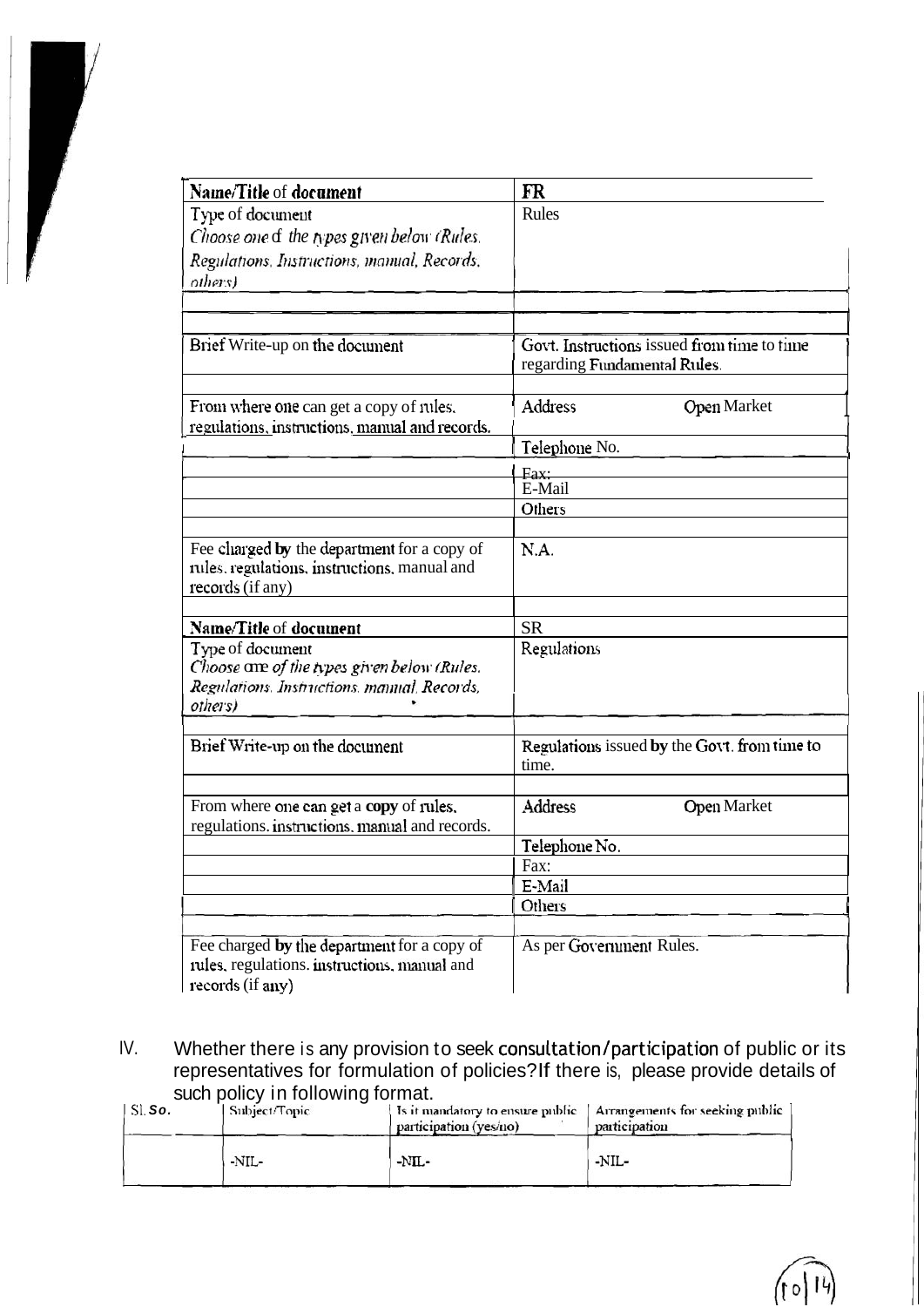### V. Whether there is any provision to seek consultation participation of **public** or its representatives for formulation of policies? If there is, please provide details of provisions in following format.

| SL No | Subject/Topic                       | Is it mandatory to ensure public<br>participation (yes no) | Arrangements for seeking public<br>participation                            |
|-------|-------------------------------------|------------------------------------------------------------|-----------------------------------------------------------------------------|
|       | Bharatendu Harishchandra<br>Awards. | Yes                                                        | Members of selection committee<br>are chosen from the respective<br>fields. |

VI. Use the format given below to give the information about the official documents. Also mention the place where the documents are available e.g. at secretariat level, directorate level, others (Please mention the level in place of writing "Others").

|                               |                                                      |                                                                                                                                             |                                                         | . .                              |
|-------------------------------|------------------------------------------------------|---------------------------------------------------------------------------------------------------------------------------------------------|---------------------------------------------------------|----------------------------------|
| $\mathcal{L}$ . $\mathcal{L}$ | Contractory of the<br>dire urramat                   | Nome of the document<br>a I des tratmentans times dan                                                                                       | Properties to the<br>obetain Hor<br>adasar tanra eras c | Held by under                    |
|                               | <b>Houses</b>                                        | The standard registers to<br>lse mannionaed L. different                                                                                    |                                                         | <b>THE Section Head</b>          |
|                               | K. Ja. - 1 - ma anana mana<br>1.3111717714           | <u>Secretario que l 3,500 m.</u><br>The momental of Office.<br>Here's echange financial and callers.                                        |                                                         | <b>Contingence Lieus</b>         |
|                               | and the subject of the<br>Car Art<br>$T \cdot 1 = 1$ | Supplementury infest, OFFS<br>Chine that rules contentations                                                                                |                                                         | Trail Sochen Hout                |
|                               | <b>AMERGEDGING WITH</b><br>.11111111                 | Chi final production the<br>classiveless carters are ma-<br>marketing with the marketing<br>fen guvernacht of tervally.                     |                                                         | delighters and North Line        |
|                               | . Varewallerin with<br>The seat one is               | les that e announcement of the W<br>the pulletor its provotive may<br>calable doubless and destroyed saules.<br>senal in a stirt roll final |                                                         | <b>ITE INCIDENTAL PROPERTIES</b> |
|                               |                                                      |                                                                                                                                             |                                                         |                                  |
|                               |                                                      |                                                                                                                                             |                                                         |                                  |

VII. Please provide information on Boards, Councils, Committees and Other Bodies related to the public authority in the following format:

Name and address of the Affiliated Body  $\Box$ 

Type of Affiliated Body (Board, Council, Committees, Other Bodies) Brief Introduction of the Affiliated Body (Establishment Year, Objective/Main Activities)

Role of the Affiliated Body (Advisory/Managing/Executive/Others)

**Structure and Member Composition** 

Head of the Body  $\Box$ 

Address and main office and its Branches  $\sigma$ 

**Frequency of Meetings** 

Can public participate in the meetings?

Are minutes of the meetings prepared?

Not Applicable

Please provide contact information about the Public Information Officers, VIII. Assistant Public Information Officers and Departmental Appellate Authority of the Public authority

IX. What is the procedure followed to take a decision for various matters? (A reference to Secretariat Manual and rule of Business Manual, and other Rules/regulations etc. can be made)

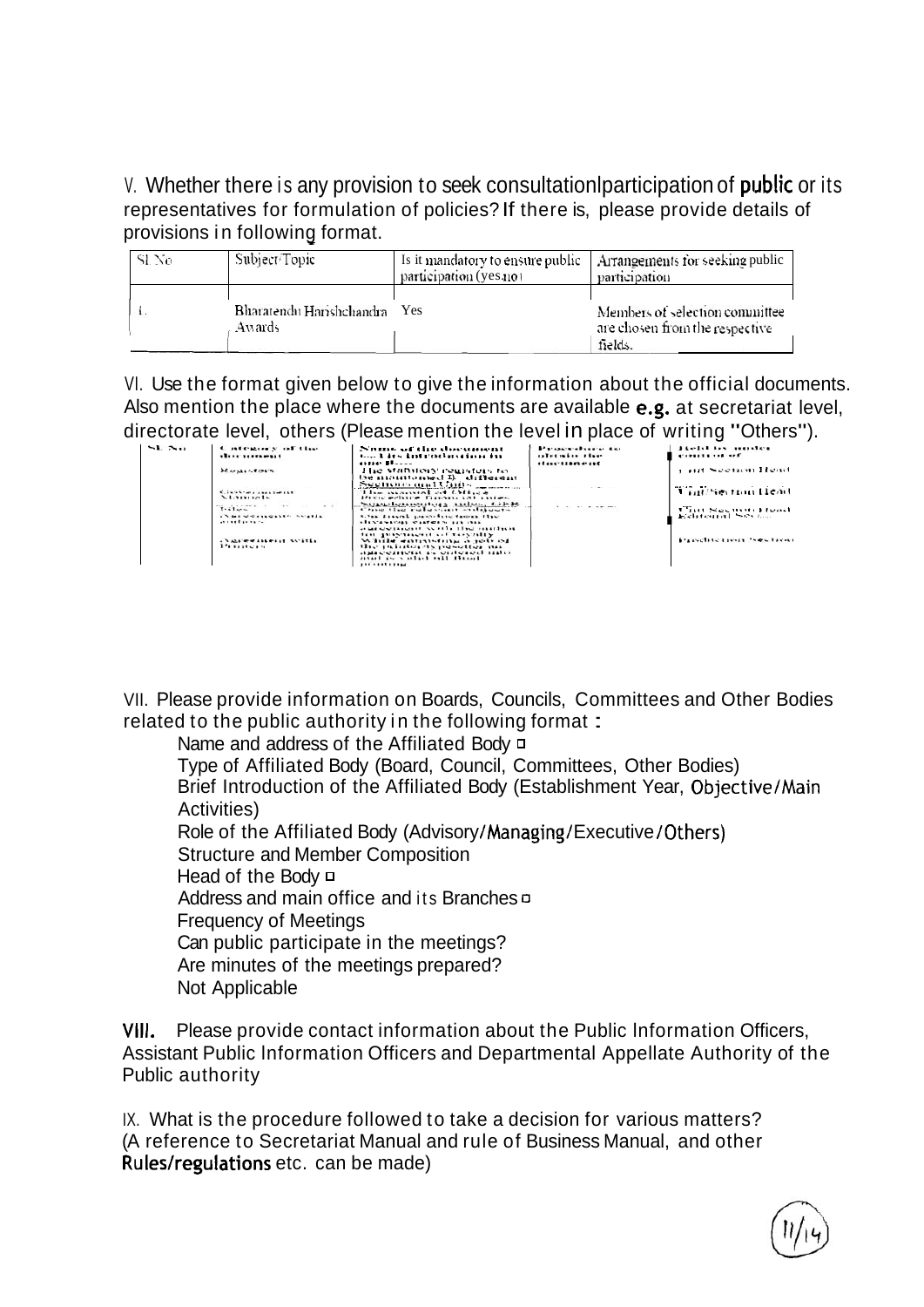- X What are the documented procedures/laid down procedures/Defined Criteria/Rules to arrive at a particular decision matters? What are differe levels through which a decision process moves?
- XI. What are the arrangements to communicate the decision to the public?
- Who are the offices at various levels whose opinions are sought for the process XII. of decision making?
- XIII. Who are the offices at various levels whose opinions are sought for the process of decision making?
- XIV. Who is the final authority that vets the decision?
- XV. Please provide information separately in the following format for the important matters on which the decision is taken by the public authority.

| SI. No.                                      |                                                                                                  |
|----------------------------------------------|--------------------------------------------------------------------------------------------------|
| Subject on which the decision is to be taken | Publication and Marketing of Books                                                               |
| Guidelines/Directions, if any                | As per the prevailing practices                                                                  |
| Process of Execution                         | Obtaining manuscripts, vetting (if necessary).<br>editing, typesetting, proof-reading, cover and |

- XVI Directory of Officers and Employees
- XVII. Please provide information about the details of the budget for different activities under different schemes in the given format:
- XVIII. The Manner of Execution of Subsidy Programmes
	- Please provide the information as per the following format
		- Name of Programme/scheme D
		- Duration of the programme/scheme
		- Objective of the programme

Physical and financial targets of the programme (for the last year)  $\Box$ 

- **Eligibility of Beneficiary**
- Pre-requisites for the benefit <sup>□</sup>
- Procedure to avail the benefits of the programme  $\Box$
- Criteria for deciding eligibility

Detail of the benefits given in the programme (also mention the amount of subsidy or other help given)

Procedure for the distribution of the subsidy

Where to apply or whom to contact in the office for applying  $\Box$ 

Application fee (where applicable)<sup>D</sup>

Other fees (where applicable)  $\Box$ 

Application format (where applicable. If the application is made on plain paper please mention it along with what the applicant should mention in the application)

List of attachments (certificates/documents)

**Format of Attachments** 

Where to contact in case of process related complaints <sup>D</sup>

Details of the available fund (At various levels like District level, Block level  $etc.$ )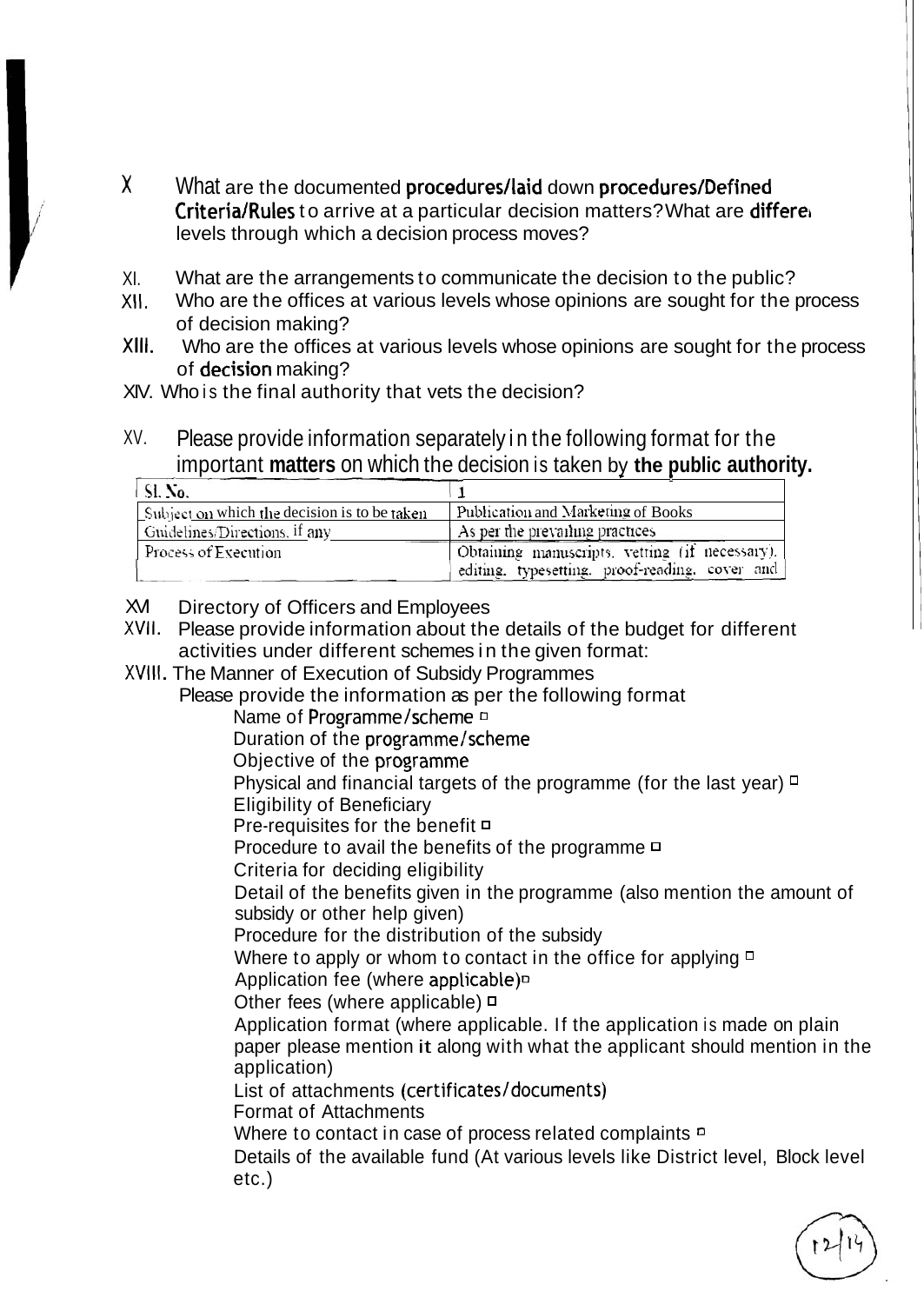- XIX. Particulars of Recipients of concessions, permits or authoriztion granted by it Please provide the information as per the following format Name of the Programme  $\Box$ Type (Concession1Permits/Authorization)  $\Box$ Objective Targets set (for the last year) Eligibility Criteria for the eligibility **D** Pre-requisites Procedure to avail the benefits  $\Box$ Time limit for the concession/Permits/Authorizations **D** Application Fee (Where applicable) Application format (where applicable)  $\Box$ List of attachments (certificatesIdocuments)  $\Box$ Format of attachments
- XX. Please provide the details of the Norms/Standards set by the Department for execution of various activities/programmes.

| $5.$ So.               | Item of work                                | <b>Prescribed Norms</b>                       |
|------------------------|---------------------------------------------|-----------------------------------------------|
| $\mathbf{1}$ .         | Receipt of manuscript from author for       | One month for consideration<br>and            |
|                        | publication                                 | approval                                      |
|                        | Planning processing of the proposal of book | Two weeks after approval of the               |
|                        |                                             | manuscript                                    |
| 3.                     | Composing of book and designing of cover    | $6$ to $8$ weeks                              |
| $\ddot{\mathcal{A}}$ . | Checking of proofs rechecking of final      | 6 to 8 weeks                                  |
|                        | proofs                                      |                                               |
|                        | <b>Final Printings</b>                      | Time limits after receipt of final            |
|                        |                                             | approved proofs 6 to 8 weeks                  |
| Ó.                     | Payment of Bills                            | Within 60 days of receipts of bills.          |
|                        |                                             | subject to availability of funds              |
| ÷,                     | Mailing of books                            | Within 15 days of receipt of order from       |
|                        |                                             | the chent and completion of other             |
|                        |                                             | formalities.                                  |
| $S_{-}$                | Subscribers of Journals/Employment News     | Within 4 weeks form the receipt of            |
|                        |                                             | subscriptions complete in all respects.       |
| 9.                     | Complaints & suggestions from readers       | $1 - days$                                    |
| 10.                    | Grievance redressal                         | Within<br>30<br>days.<br>of<br>of<br>receipts |
|                        |                                             | complaints.                                   |

- Please provide the details of the information related to the various schemes XXI. which are available in the electronic format.
- XXII. Means, methods or facilitation available to the public which are adopted by the department for dissemination of information.
- XXIII. Frequency Asked Questions and their Answers